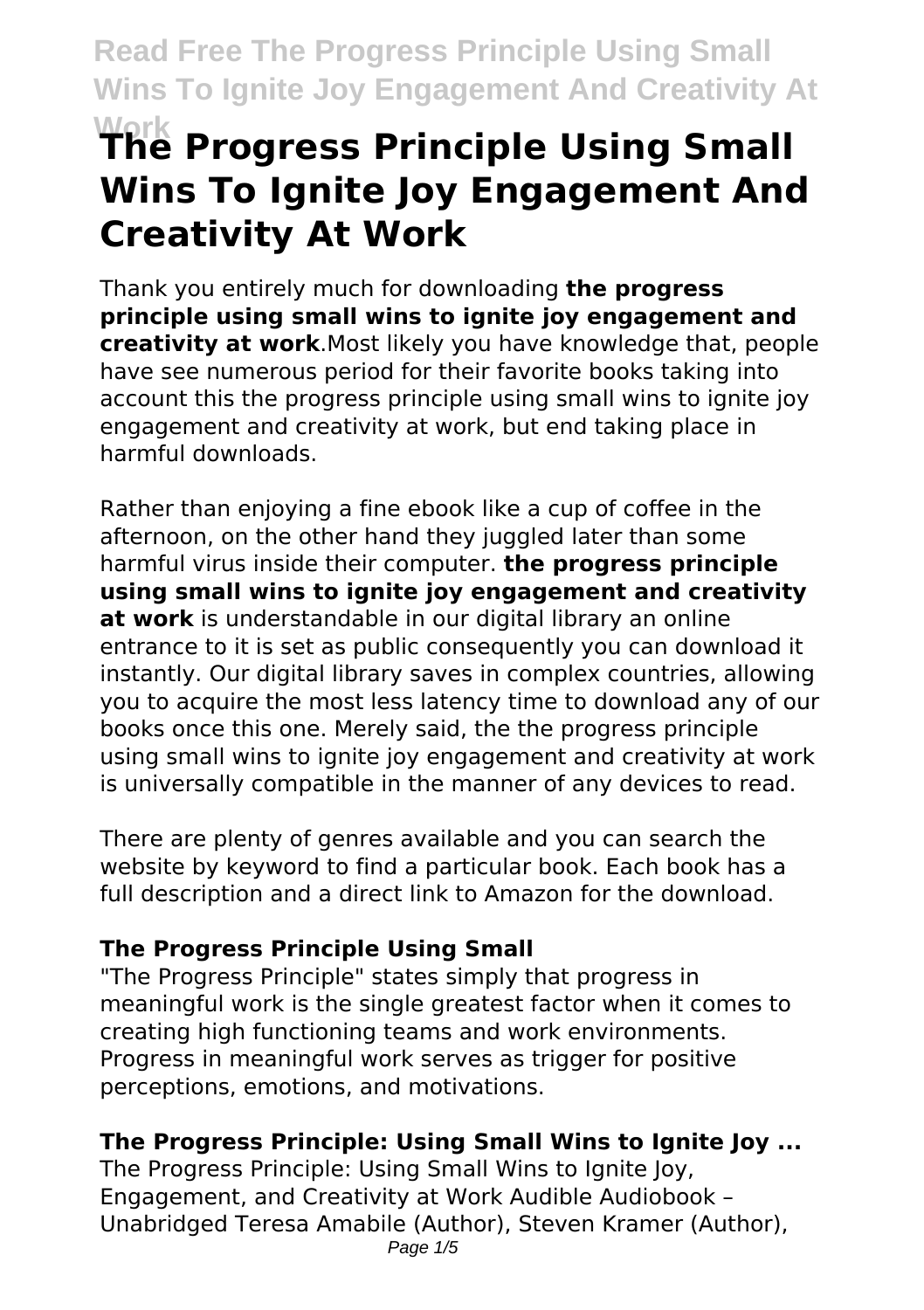Sharon Williams (Narrator), 4.2 out of 5 stars 83 ratings See all formats and editions

# **Amazon.com: The Progress Principle: Using Small Wins to ...**

1) Progress in meaningful work (e.g. small wins, breakthroughs, forward movement, goal completion), 2) Catalysts that directly help work (setting clear goals, allowing autonomy, providing resources, providing sufficient time, helping with the work, learning from problems and successes, allows ideas to flow),

#### **Amazon.com: The Progress Principle: Using Small Wins to ...**

The Progress Principle Using Small Wins to Ignite Joy, Engagement, and Creativity at Work Harvard Business Review Press What really sets the best managers above the rest?

# **Teresa Amabile's Progress Principle**

The Progress Principle: Using Small Wins to Ignite Joy, Engagement, and Creativity at Work. Harvard Business Review Press, 2011.

# **The Progress Principle: Using Small Wins to Ignite Joy ...**

1) Progress in meaningful work (e.g. small wins, breakthroughs, forward movement, goal completion), 2) Catalysts that directly help work (setting clear goals, allowing autonomy, providing resources, providing sufficient time, helping with the work, learning from problems and successes, allows ideas to flow),

#### **Progress Principle, The: Teresa Amabile, Steven Kramer ...**

Using Small Wins to Ignite Joy, Engagement, and Creativity at Work. What really sets the best managers above the rest? It's their power to build a cadre of employees who have great inner work lives – consistently positive emotions; strong motivation; and favorable perceptions of the organization, their work, and their colleagues.

# **Teresa Amabile's Progress Principle**

The Progress Theory was developed by Teresa Amabile and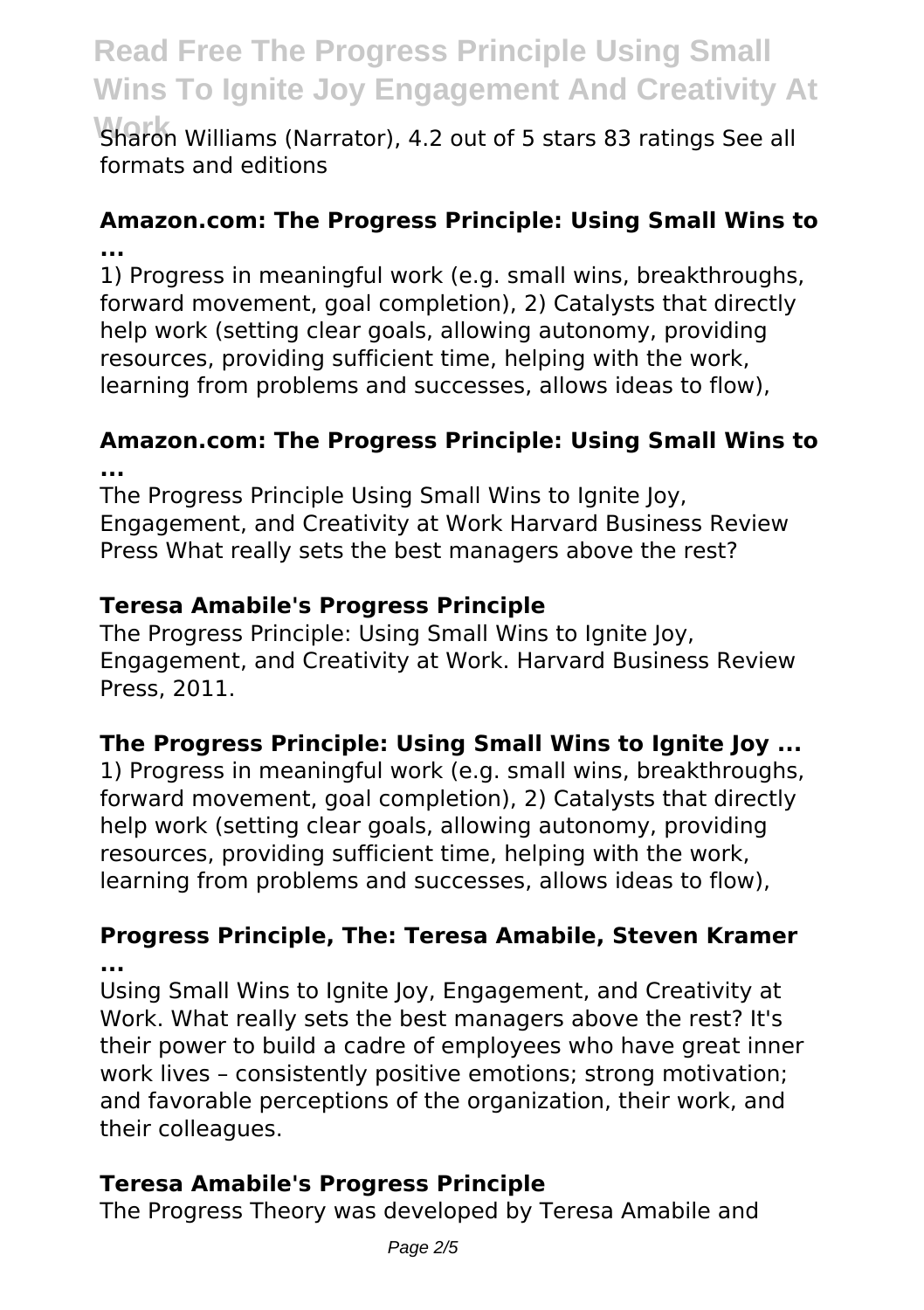**Work** Steven Kramer. They determined that achieving consistent, small wins was the biggest indicator of a rich inner work life. This rich inner work life, in turn, enables people to be more productive, more engaged, and more creative in the work that they do.

#### **Amabile and Kramer's Progress Theory: Using Small Wins to ...**

Their book The Progress Principle: Using Small Wins to Ignite Joy, Engagement, and Creativity at Work is forthcoming from Harvard Business Review Press. This article is about LEADERSHIP Follow ...

#### **The Power of Small Wins - Harvard Business Review**

From The Progress Principle: Using Small Wins to Ignite Joy, Enga gement, and Creativity at Work, by Teresa Amabile and Steven Kramer, Harvard Business Review Press, 2011, pp. 170‐171.

# **Daily Progress Checklist - Progress Principle**

The Progress Principle: Using Small Wins to Ignite Joy, Engagement, and Creativity at Work. ... Brimming with honest examples from the companies studied, "The Progress Principle" equips aspiring and seasoned leaders alike with the insights they need to maximize their people's performance.

# **The Progress Principle: Using Small Wins to Ignite Joy ...**

The Progress Principle: Using Small Wins to Ignite Joy, Engagement, and Creativity at Work by Teresa Amabile and Steven Kramer. Alexis A. Fink. Principal Organization Consultant, Intel Corporation, 3100 NE Shute Road, Mailstop 128, Hillsboro, OR 97124. Search for more papers by this author.

# **The Progress Principle: Using Small Wins to Ignite Joy ...**

1) Progress in meaningful work (e.g. small wins, breakthroughs, forward movement, goal completion), 2) Catalysts that directly help work (setting clear goals, allowing autonomy, providing resources, providing sufficient time, helping with the work, learning from problems and successes, allows ideas to flow),

# **The Progress Principle: Using Small Wins to Ignite Joy ...**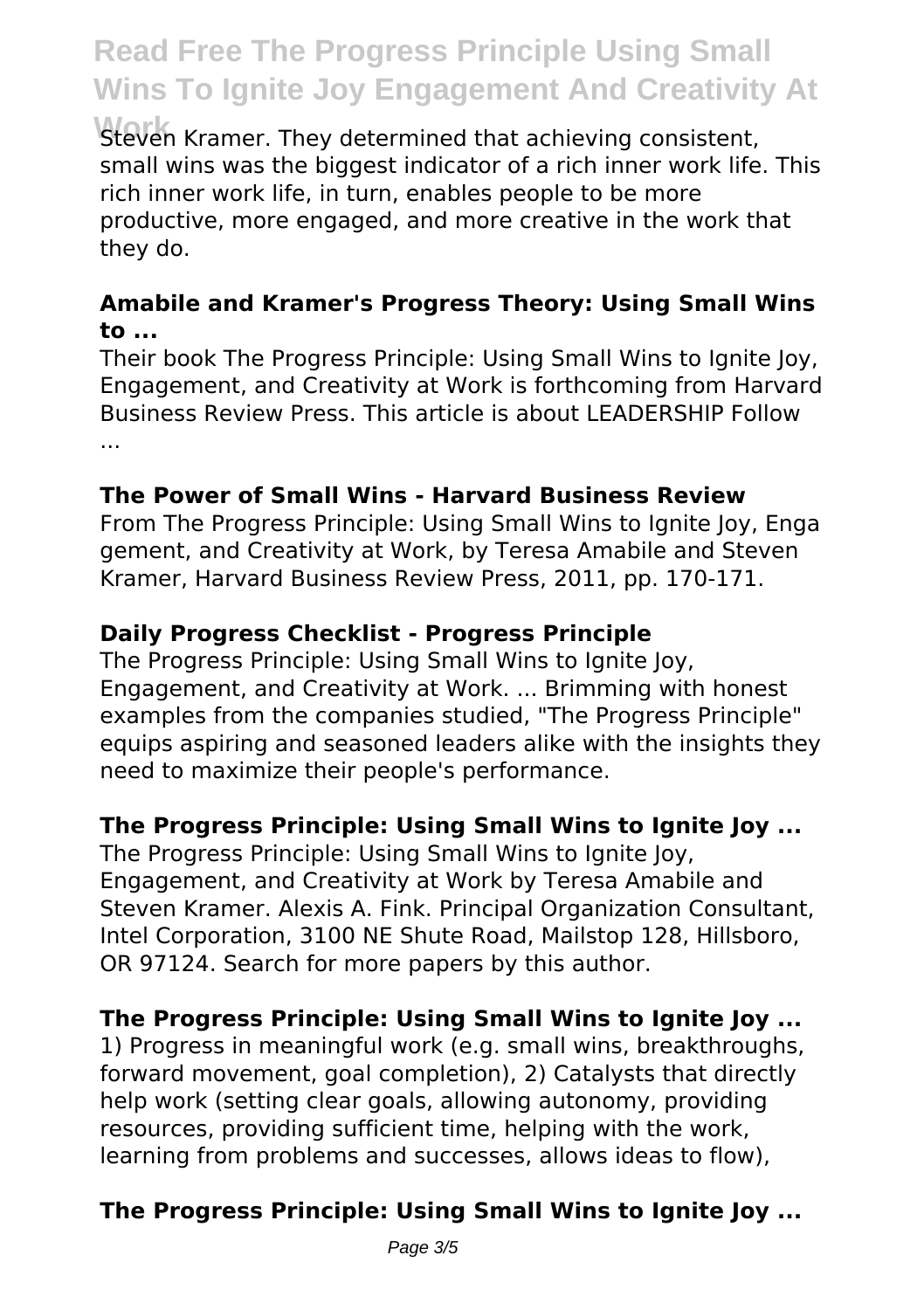**Work** The insights that they gained from this remarkable undertaking is the subject of their new book "The Progress Principle: Using Small Wins to Ignite Joy, Engagement, and Creativity at Work". Many business books can be rather dry and a chore to read. But much to my surprise this book was different. I simply could not put it down.

#### **The Progress Principle: Using Small Wins To Ignite Joy ...**

The Progress principle The progress principle events signifying progress, including:  $\Box$  small wins  $\Box$ Breakthroughs  $\Box$ Forward movement Goal completion 28.

#### **The progress principle using small wins to ignite joy ...**

1) Progress in meaningful work (e.g. small wins, breakthroughs, forward movement, goal completion), 2) Catalysts that directly help work (setting clear goals, allowing autonomy, providing resources, providing sufficient time, helping with the work, learning from problems and successes, allows ideas to flow),

#### **Amazon.com: Customer reviews: The Progress Principle ...**

The Progress Principle: Using Small Wins to Ignite Joy, Engagement, and Creativity at Work by Teresa Amabile, Steven Kramer - Books on Google Play.

#### **The Progress Principle: Using Small Wins to Ignite Joy ...**

The Progress Principle Quotes Showing 1-14 of 14. "If management generally overrides people's decisions, they quickly lose motivation to make any decision, which severely inhibits progress.". ― Teresa Amabile, The Progress Principle: Using Small Wins to Ignite Joy, Engagement, and Creativity at Work. 4 likes.

#### **The Progress Principle Quotes by Teresa Amabile**

We consider this to be a fundamental management principle: facilitating progress is the most effective way for managers to influence inner work life. Even when progress happens in small steps, a person's sense of steady forward movement toward an important goal can make all the difference between a great day and a terrible one.